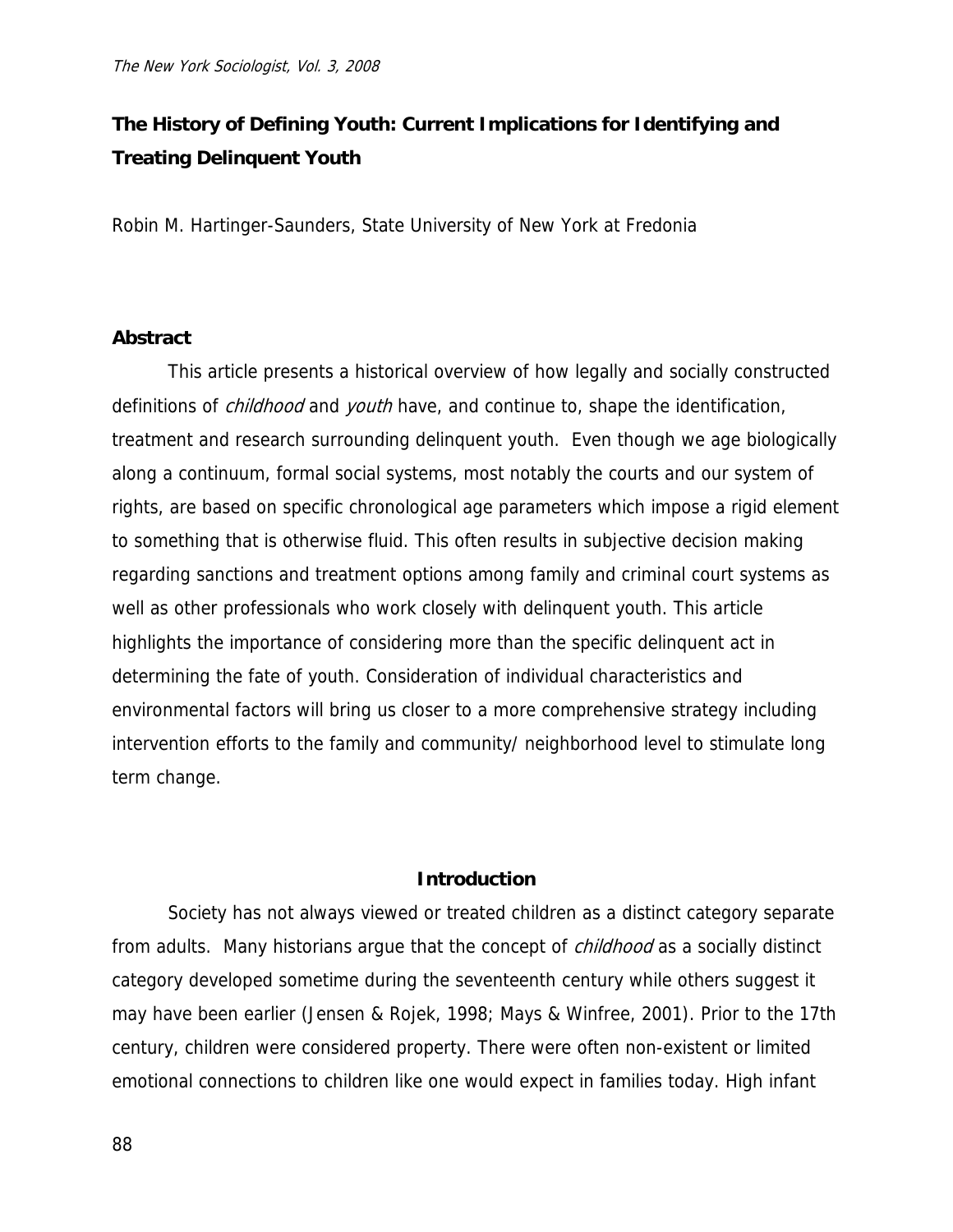mortality rates and the threats of widespread disease among families made it risky for parents to attach to their children for fear the children would not live long. It was not uncommon for children to die before their fourth birthday (Jensen & Rojek, 1998; Regoli & Hewitt, 1997; Agnew, 2001). Children fortunate enough to make it past the age of six or seven were viewed as miniature adults, subject to the same laws under the 1601 Elizabethan Poor laws and the early laws of the Massachusetts Bay colony. In addition they were tried in the same courts and afforded the same sanctions as adults (Agnew, 2001; Lerman, 1977). Lying, failing to observe the Sabbath, fornicating, begging, vagrancy, idleness and gambling were all enforceable by criminal penalties for both children and adults under these set of laws (Lerman, 1977).

As Infant mortality rates began to decline by the end of the  $17<sup>th</sup>$  century, the notion of children being *immature* and *dependent* on adults became more apparent. Increased life expectancies afforded parents more time to get to know their children and discern subtle intricacies (physically, emotionally and intellectually), that made them different from adults (Jensen & Rojek, 1998; Agnew, 2001).

The Puritans of the colonial period acknowledged children as being different from adults, yet children continued to endure harsh punishment at the hands of their parents. Puritans expressed two viewpoints about the notion of childhood; (1) children were born in sin and needed to submit to adult authority and hard labor and (2) children were distinct entities from adults and in need of special legal provisions (Regoli & Hewitt, 1997). According to Regoli and Hewitt (1997) Puritans made no distinction between *delinquency* and *sin*. They believed they had little choice but to remedy delinquent behavior with severe punishment for fear that their children's social evils would bring the "wrath of God upon the whole colony" (Regoli & Hewitt, 1997, p.9). Children could be put to death under the *Stubborn Child Law* of 1641 (Regoli & Hewitt, 1997; Mays & Winfree, 2000). The Puritans stressed that children needed direction and guidance in order to emerge as righteous, law-abiding, God fearing adults (Jensen & Rojek, 1991). Even though the concept of *childhood* was recognized during this period in history, sanctions remained extreme. Little consideration was given to the individual child in determining appropriate punishments for their behavior.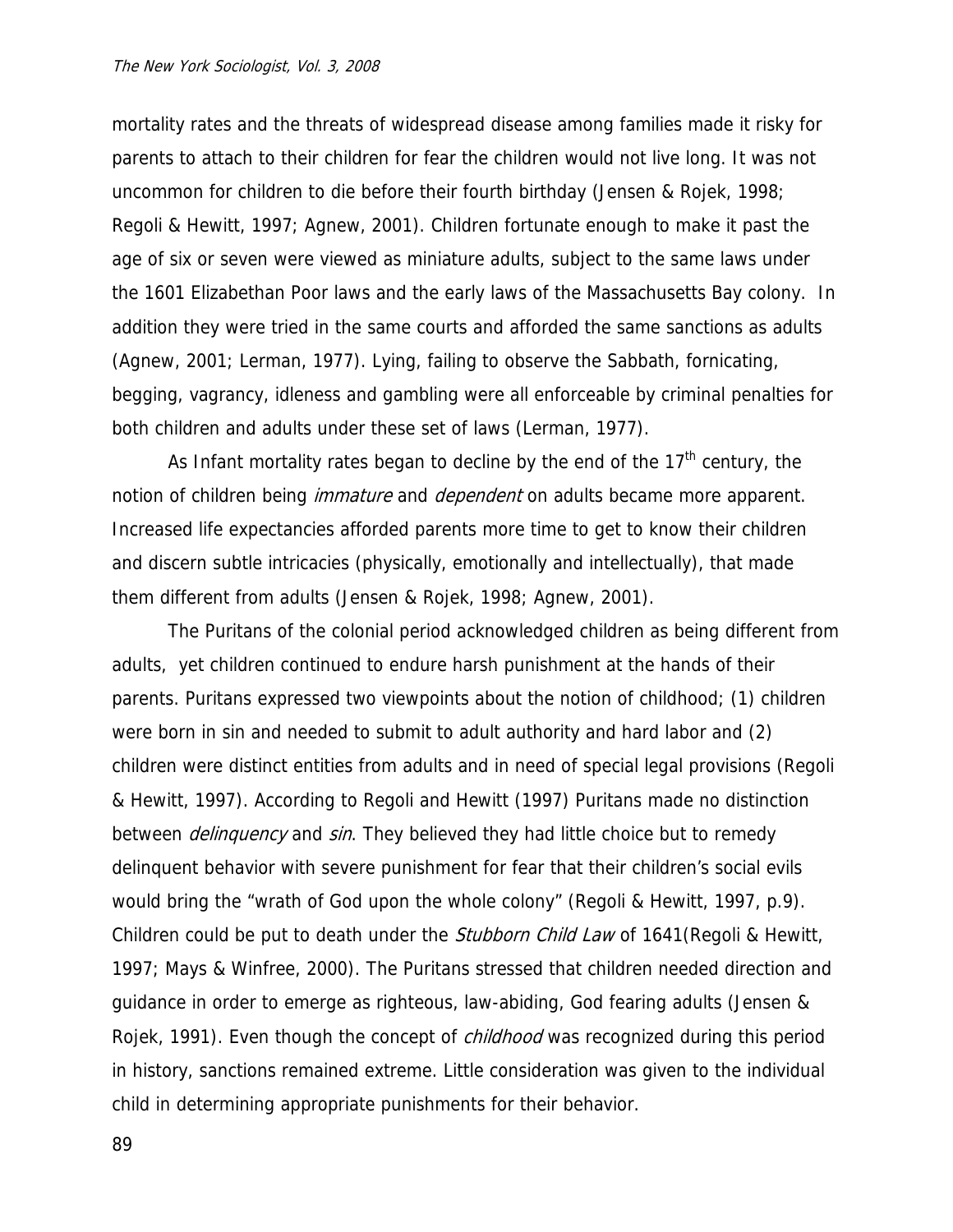## **The Industrial Revolution**

Major social changes in the United States throughout the 19<sup>th</sup> century forced society to re-examine the concept of *childhood* and what it meant regarding the expectations and treatment of children. The Industrial Revolution became a springboard for new social distinctions between childhood and youth, impacting the identification and treatment of youth for centuries to come. Agnew (2001) contends that the Industrial Revolution in the first part of the nineteenth century contributed to the increase in the number of families and children residing within large cities. There was a shift from a predominantly rural society to that of an urban society. Many large cities experienced influxes in their population base over a relatively short period of time. As a result, families experienced sparse housing, overcrowding, health problems, crime, dangerous labor practices, meager wages and poor environmental conditions among other social problems. In addition, children were often left unsupervised for long periods of time (Regoli & Hewitt, 1997). They turned to stealing and other forms of criminal behavior as mechanisms of survival and entertainment (Agnew, 2001; Mays & Winfree, 2001). For the first time, Americans were forced to confront large numbers of homeless children from urban slums, with little or no discipline in their lives. Juvenile street gangs appeared as common fixtures in many large cities. They were physically and verbally assaultive and threatening to the public (Regoli & Hewitt, 1997). Their mere presence was irritating, intimidating and revolting to the privileged classes. Early Immigration

In addition to the urbanization brought about by the industrial revolution, cities were flooded with immigrants from Europe and Asia. Most immigrants spoke little or no English, yet, their children often learned the English language and adopted the American culture as their new way of life. This acculturation brought about tension among and between families and within neighborhoods (Mays & Winfree, 2001).

# **The Progressive Era and the Child Saving Crusade**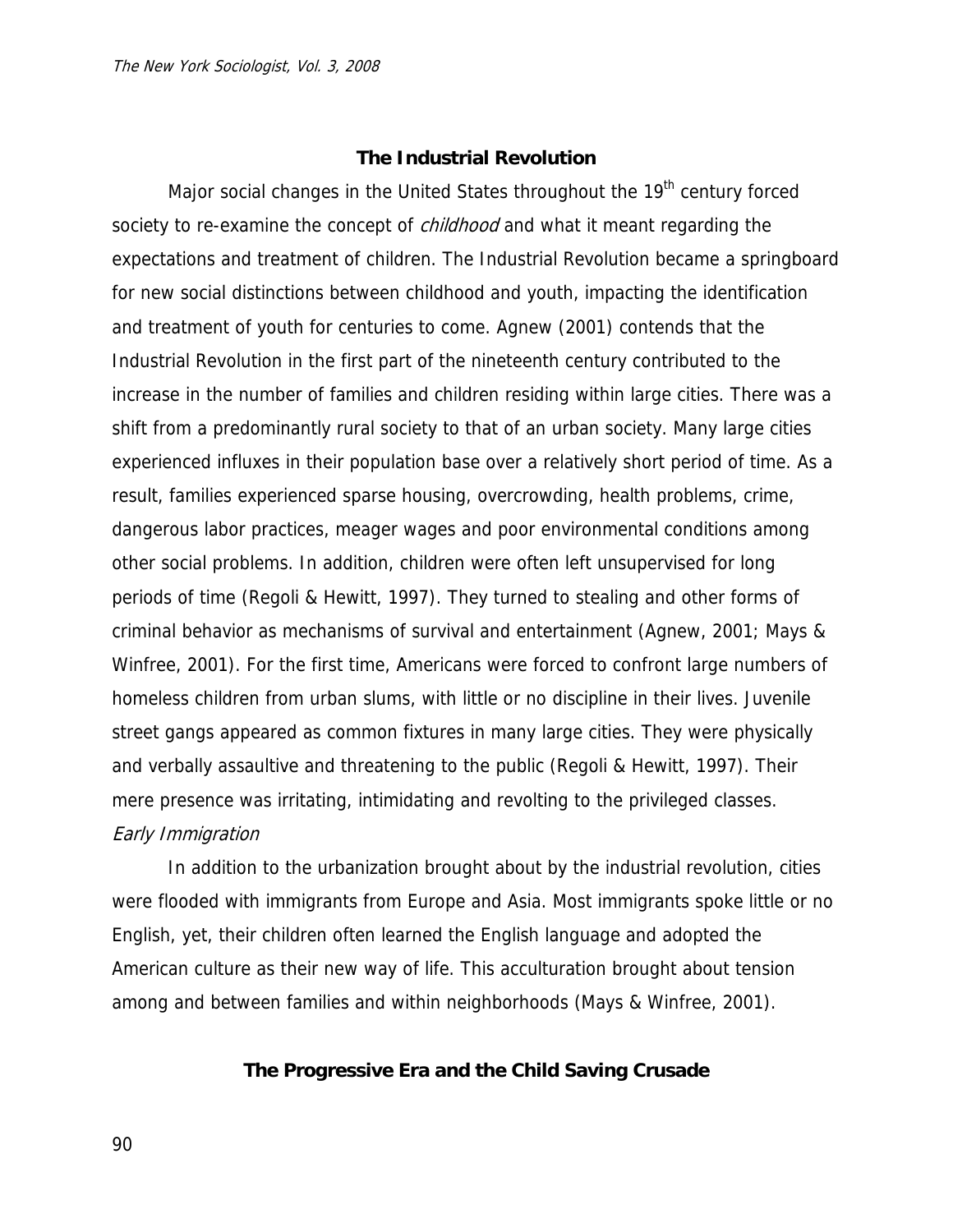The Progressive Era was thought to be a significant social movement that brought us closer to the creation of a separate system of justice for children (Agnew, 2001; Mays & Winfree, 2001). The Progressive Era was marked by extensive efforts to alleviate social problems plaguing large cities as a result of industrialization and immigration. For the first time, children exposed to the dangerous working conditions and deplorable living conditions within city slums were recognized as needing additional protections (Agnew, 2001). Progressive reformers felt compelled to intervene on behalf of children in order to provide them with guidance and direction to steer them from a life of crime (Agnew 2001). A group of well intentioned, middle-class women, referred to as *Child Savers*, emerged on the scene to take on this task (Jenson & Howard, 1998). They were one of the first collective groups to acknowledge environmental and structural factors within the cities as contributors to delinquency beyond the individual maladies of the child (Regoli & Hewitt, 1997). They were instrumental in lobbying for separate courts, laws and correctional facilities to address the needs of children throughout the  $19<sup>th</sup>$  century (Agnew 2001).

 Agnew (2001) outlines two disparate motivations for the child saving crusade; the first being that the middle class really had a desire to help poor, homeless, inner city children in need of guidance and direction and the second being more of a need for social control. The latter argues that middle and upper class members of society were concerned by the large numbers of poor families and wayward children roaming about the cities. They saw them as a disruptive force in society jeopardizing their privileged position in society (Agnew, 2001; Regoli & Hewitt, 1997; Mays & Winfree, 2001; Platt, 1974). The opposing viewpoints become important as we move through history. To no surprise, there continues to be evidence of the same competing views among the public and the various professions today.

## **Defining Delinquency as a Social Problem**

Chambers (2000) contends that the importance of a social problem is dependent upon the power and social status of those defining it as such and the number of people it affects. Clearly, the threats felt by the upper and middle class were influential in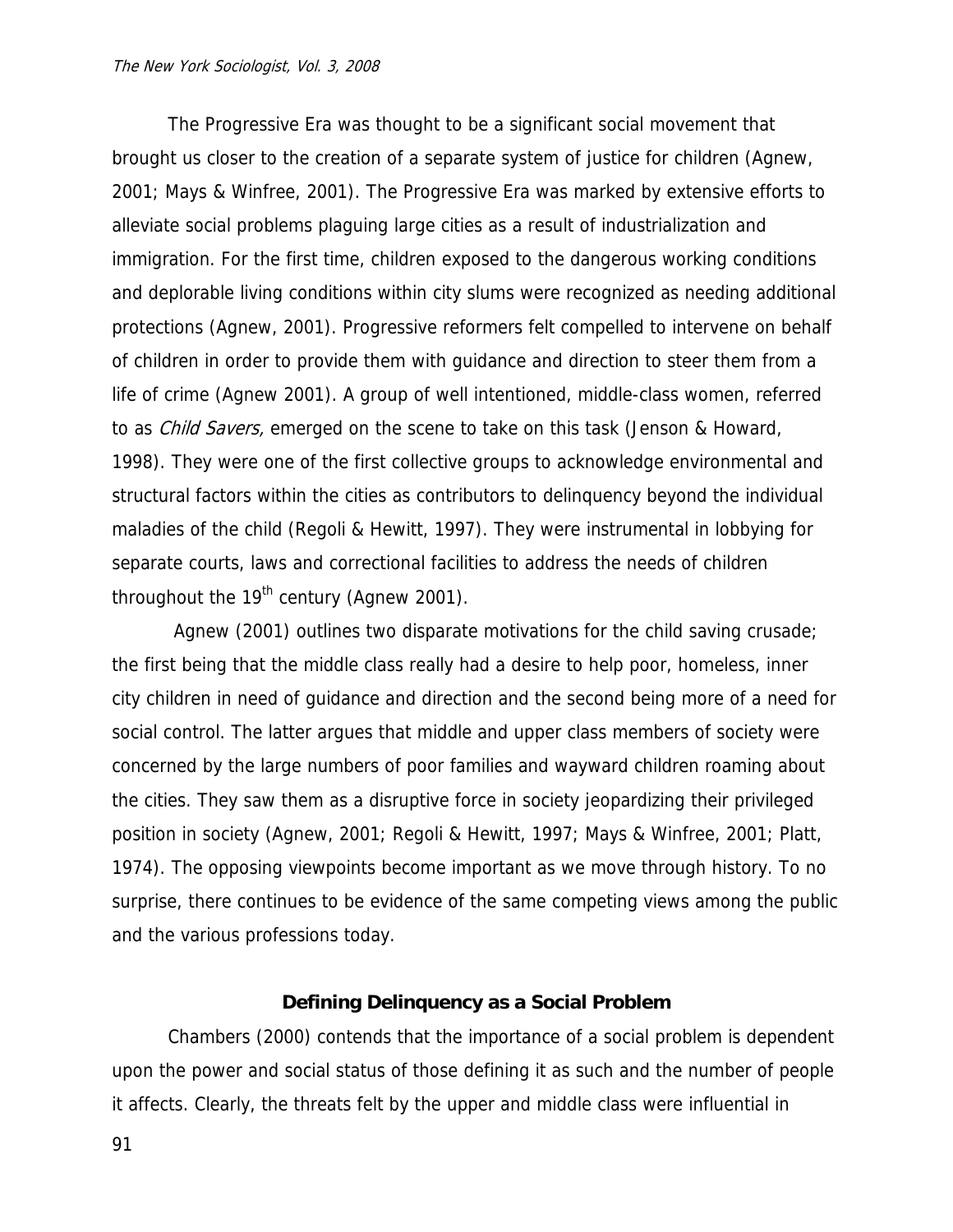sparking a broad social response to delinquent behavior. Regardless of whether or not the child saving movement was a self-serving form of social action, it can be credited toward taking the preliminary steps necessary in identifying delinquency as a social problem warranting public attention and remediation.

# Defining Adolescence

The growing public concern over the problem behaviors exhibited by children led to the social invention of the concept *adolescence*. This emerged as a new interim social status between childhood and adulthood (Jensen & Rojek, 1998). The concept of adolescence has also been referred to in the literature as *youth* or *juvenile* status which further adds to the confusion around terminology in the field of juvenile justice (Agnew, 2001; Ferdinand, 1991). According to David Bakan (as cited in Jensen & Rojek, 1998) the concept of "*adolescence*" was an American discovery linked to a prominent psychologist, Stanley G. Hall, who claimed the stage of adolescence was marked by a "lack of emotional steadiness, violent impulses, and unreasonable conduct yet, he felt this stage was one of maturation where youth could be shaped and molded into responsible adults (Jensen & Rojek, 1998, p.37). From this perspective, it is apparent that youth are a uniquely separate group, requiring special attention to their needs as they moved through this critical developmental period called adolescence (Siegel & Welsh, 2005).

## **Responding to Delinquent Behavior**

Inevitably, the social response to the juvenile (*the actor*) shifted as early ideas of what constituted delinquent behavior (*the act*) began to transform. In order for an individual actor to be defined as delinquent, an audience must "perceive and judge the behavior in question as such" (Bynum & Thompson, 2005, p.17). The initial audience defining juvenile delinquency was upper and middle class male citizens of the major East Coast cities (Mennel, 1982, p.23).Vagrancy, pauperism, and homelessness were included among early definitions of delinquency in addition to the act of committing of petty crimes (Regoli & Hewitt, 1997; Platt, 1974; Lerman, 1977). Children initially identified by the Child Savers as *children in need* were now being described as "bad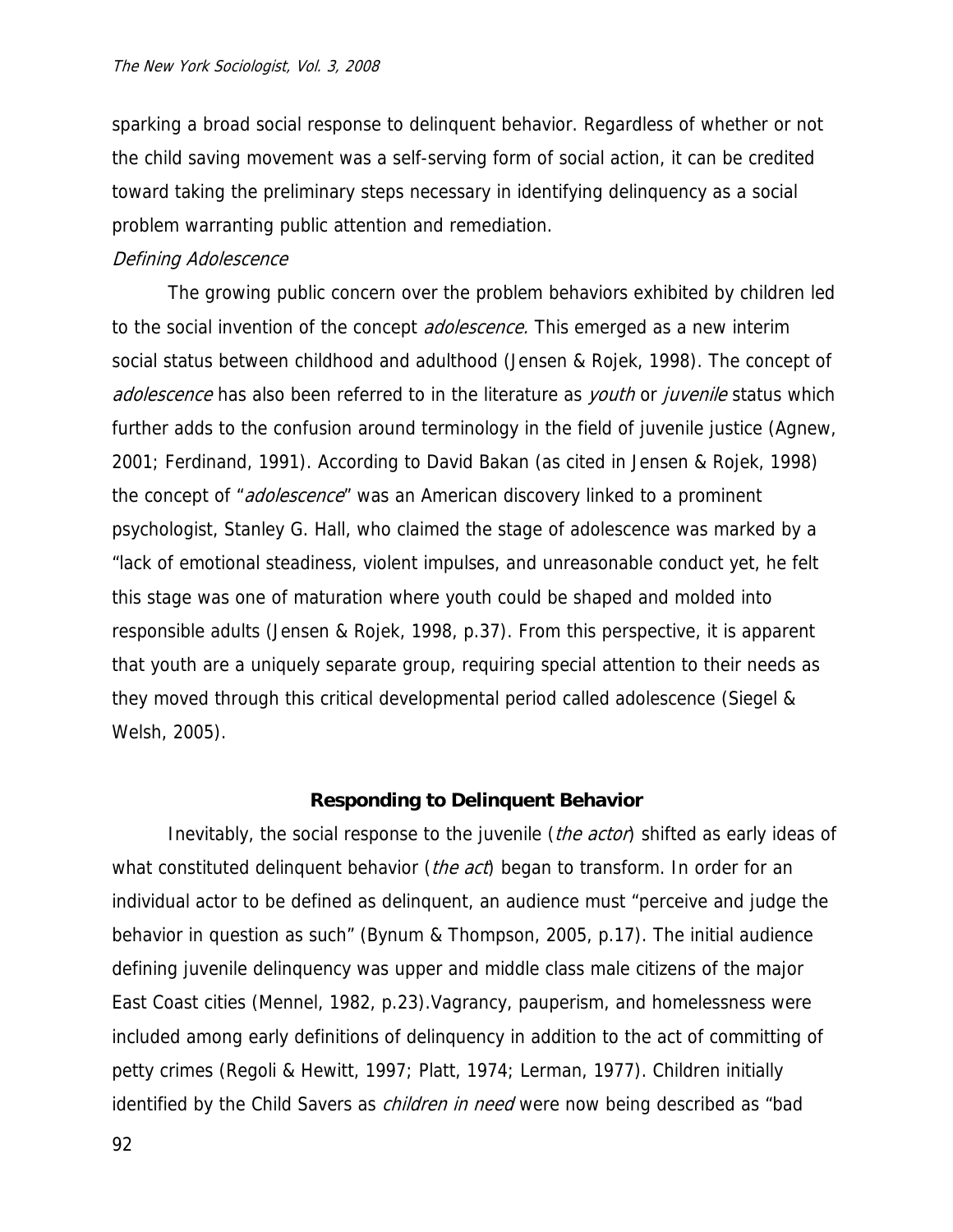seeds", capable of harming others (Regoli & Hewitt, 1997). Wayward children were perceived as nuisances on the streets (Ferdinand, 1991). The upper and middle class reformers believed youth needed to be controlled and kept from activities that were contradictory to social norms (Regoli & Hewitt, 1997). Subsequently, the upper and middle class rallied for the extension of state control to assist in controlling these children in need (Jensen & Rojek, 1998).

## **Early Legal Intervention**

The doctrine of *parens patriae* (parent of the land) was used as the legal foundation (Jensen & Rojek, 1998) to remove delinquent children from parents and to "circumvent the rigors of criminal law by allowing courts to commit children under loosely worded statutes to specially created schools instead of jails" (Mennel, 1972, p.76). Early efforts to control the large populations of poor children engaged in idle or delinquent behavior led to their placement in factories, houses of refuge and orphanages where they were treated inhumanely and given very few freedoms (Regoli & Hewitt, 1997). It was thought that placing them in these reformatories and/or apprenticeships would keep them off the streets. Reformatories operated under the guise of a better alternative to living lives of poverty and crime, yet the institutions often exposed children to more harm than good (Regoli & Hewitt, 1997).

## **The House of Refuge and Early Institutions**

 In 1825 the New York House of Refuge became the first institution specifically designed to house juvenile delinquents (Regoli & Hewitt, 1997; Lerman, 1977). The Founders of the New York House of Refuge made the first attempt at a correctional definition of delinquency in an effort to appeal to the public. New York legislation granted the House of Refuge the right to take in children who were considered vagrants who were convicted of criminal offenses. The specific definition included: "Boys under a certain age, who become subject to the notice of our police, either as vagrants or houseless or charged with petty crimes" (Lerman, 1977, p. 4).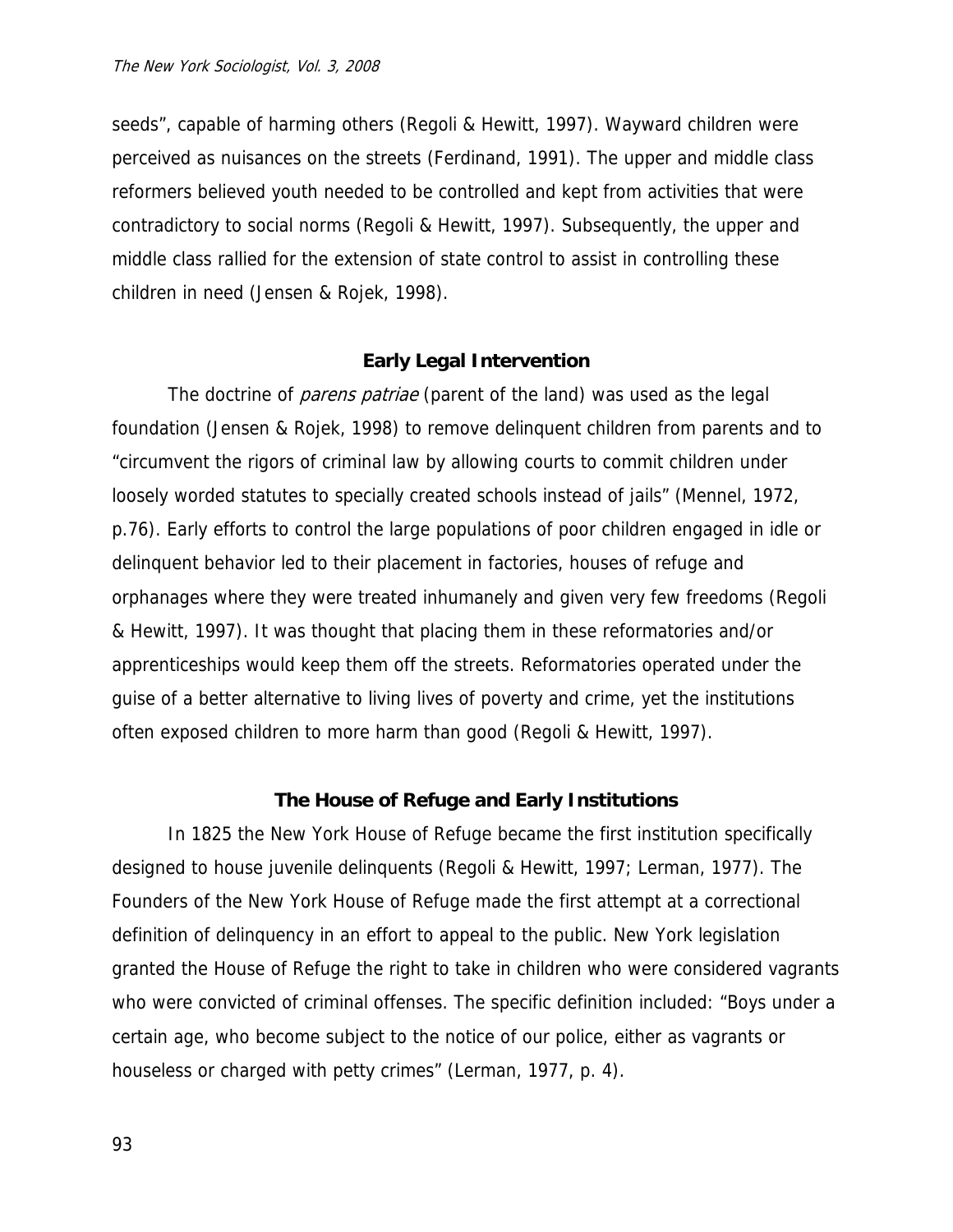Early institutions largely devoted to managing runaway and/or incorrigible children were actually prison-like schools for juvenile offenders and impoverished children (Jensen & Rojek, 1998; Champion, 2004). Many of the children sent to the refuges were not only destitute and orphaned but, actually convicted felons in state and local criminal courts (Mennel, 1972). It was not uncommon for young criminals to be sent to houses of refuge before or after conviction in criminal court. Likewise, police or any "reputable citizen" had the right to place youth that were "hanging out" or "acting slovenly" (Sanborn & Salerno, 2005, p.18).

# **An influx in Juvenile Crime Warrants a Broader Social Response**

Around the middle of the  $19<sup>th</sup>$  century the number of juveniles charged with serious offenses in the felony court system grew substantially. Juveniles were the fastest growing component of the crime problem in larger cities. The marked increase in juvenile offenders provided the support needed for the creation of a separate system of justice for juveniles. Between 1849 and 1862 the arrest rate for juveniles rose 479% (Ferdinand, 1989). The increase over a 13 year period seems alarming. However, it may be a result of how the juvenile population was defined. History outlines the vagueness with which definitions were created. A number of factors may have contributed to the increase in the identification of juvenile offenders; (1) who were they counting? (2) How did they define *serious*? In addition, consideration should be given to the fact that the increase in number of facilities created to accommodate delinquent youth may have sparked a more ambitious effort toward identifying and confining them.

## **The First Juvenile Court System**

In 1899 the first Juvenile Court was established in Chicago Illinois to address the growing population of delinquent youth (Sanborn & Salerno, 2005; Agnew, 2001; Regoli & Hewitt, 1997). The establishment of the juvenile court was based on two premises; (1) that young people are cognitively and morally undeveloped so they cannot be considered fully responsible for their offenses and (2) they are malleable and susceptible to rehabilitation (Ainsworth, 1996). The first premise is essentially what is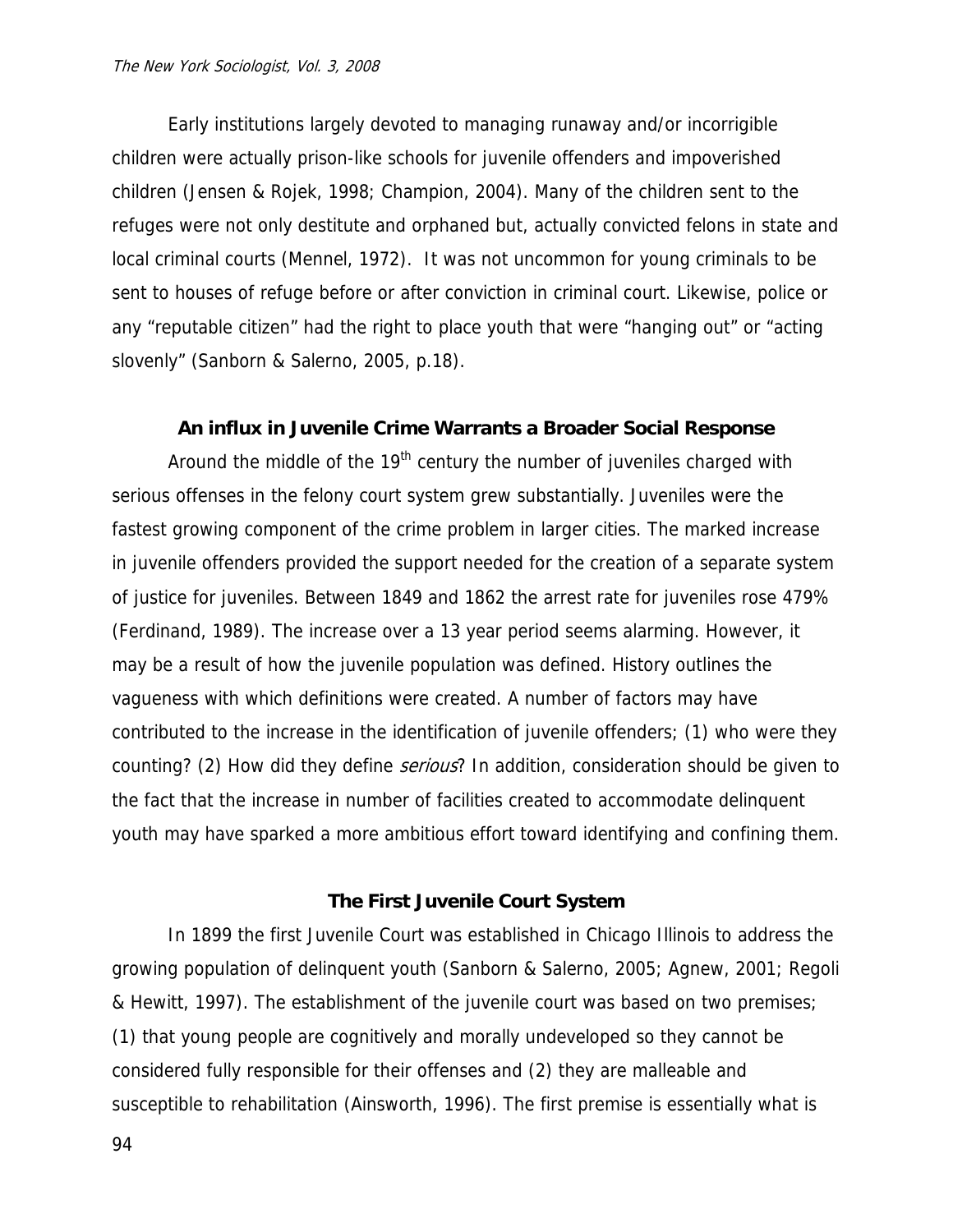referred to as *diminished capacity* which dictates by virtue of age; youth are less culpable for their acts than adults (Champion, 2001). Separate categories were created to distinguish between dependent and neglected youth in addition to the criminal delinquency classification. Under the new definitions, the state used its authority under the doctrine of *parens patriae* to act in the best interest of the child to control or remedy wayward behavior (Siegel, Welsh & Senna, 2003).

The term "best interest of the child" continues to be an underlying premise in all court proceeding involving juveniles. The problem is, it is vague and applied differentially by many players in the justice system depending on whether children are classified as dependent, delinquent or victims of neglect and/or abuse. To complicate matters, delinquent youth often have prior histories of abuse and/or neglect.

In 1946, Paul Tappan, critiqued the juvenile court system, pointing out that the constitutional rights of juveniles were ignored under the doctrine of *parens patriae* (Ferdinand, 1991). Additionally, Tappan exposed racial and gender discrimination evident throughout the system (Ferdinand, 1991). Many complained that the therapeutic philosophy of the court was not upheld. Juvenile delinquents and wayward youth continued to be detained in the same institutions with little or no treatment (Lerman, 1977). There is question today whether the juvenile court system is adhering to this premise or whether political pressure to keep communities safe has forced judges to re-examine the rehabilitative philosophy with regards to delinquent behavior (Ainsworth, 1997).

#### **Separate Distinctions for Status Offenders Emerge**

It wasn't until almost 63 years later in 1962 that New York State recognized the need to delineate among differing degrees of behavior that youth exhibited. Formal categorizations between *status offenders* and *juvenile delinquents* were created. Status offenses were defined as behaviors that were not law violations for adults, such as running away, truancy and/or incorrigibility that commonly accompanied adolescent roles (Sickmund, 2004; Yablonsky, 2000). Even though this formal distinction was a step toward recognizing levels of severity in offending behavior, it was still not unusual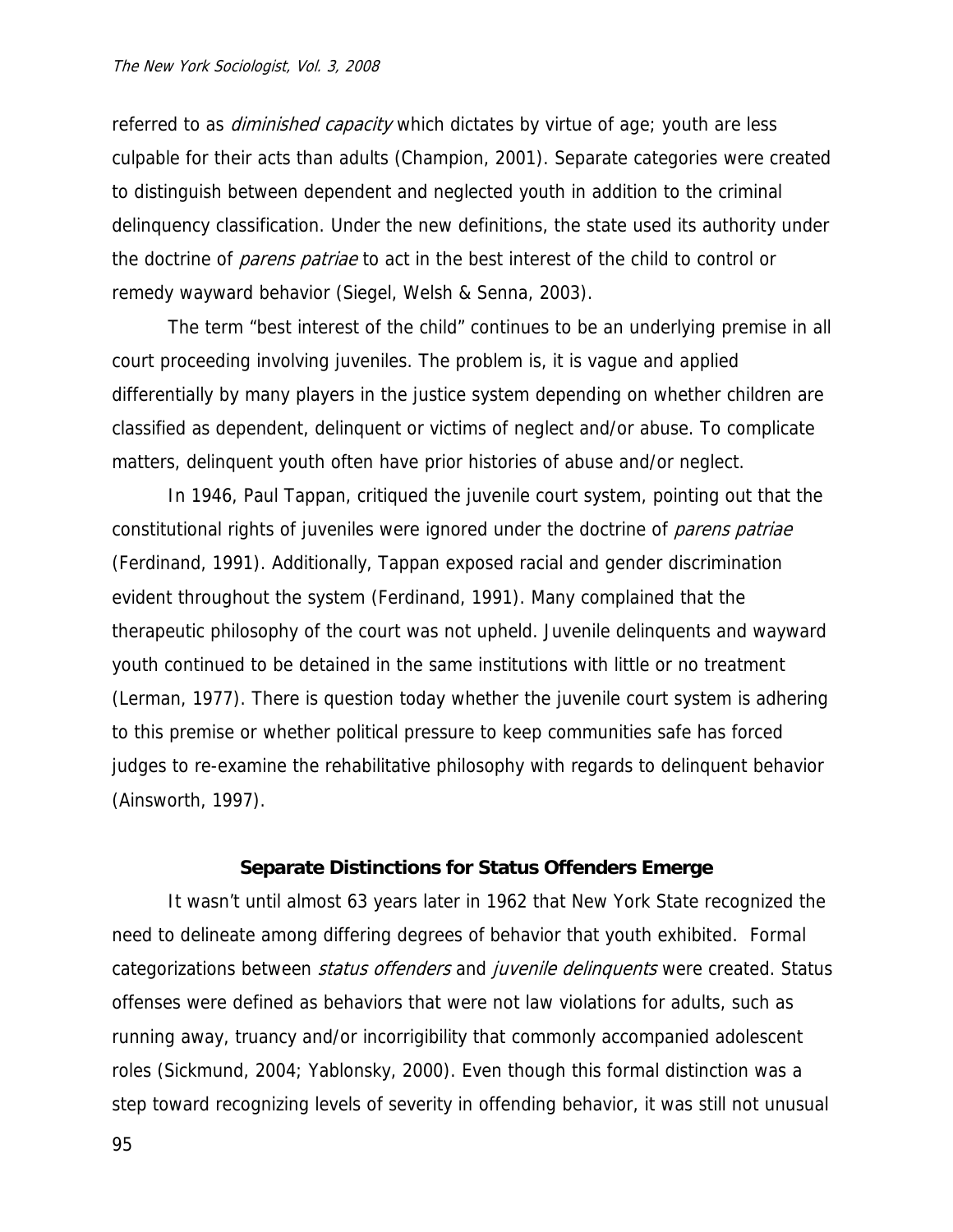for status offenders to receive the same or harsher sanctions than delinquents. They continued to be confined together for over ten years even after they were identified as separate groups with unique needs.

Public and political pressure brought about additional reform in 1971 regarding the co-mingling of status offenders and juvenile delinquents. The *In re Ellery* ruling forbade joint confinement of these two populations. One year later, the *In re Lavette* ruling, status offenders were permitted to be confined but, only in facilities specifically organized to deal with this population (Ferdinand, 1991). The distinction changed the placement and treatment options available to status offenders based on how their behavior was defined.

The identification of a status offender remains largely subjective under current statutes. Deeming a youth as a status offender is dependent upon the perception of the person observing the behavior. Although the statutes made it somewhat more clear when they added "it was not a law violation for adults," it continues to leave a great deal of discretion to parents and professionals defining persons in need of supervision (PINS) behaviors (police officers, parents, schools, etc.). Throughout the 1970's and 1980's, many states enacted similar statutes separating status offenders and delinquents by definition. This inevitable paved the way for a multitude of separate treatment options.

## **The Application of History to the Current Juvenile Justice System**

As highlighted throughout history, the social construction of childhood and youth became the basis for justifying a separate system of justice. Therefore, the evolution of these concepts can be seen as both necessary and instrumental in the development of the current system. In terms of current practice, the vagueness surrounding terminology in the juvenile justice system continues to blur distinctions between what the law defines as delinquency and what society defines as such. As a result, the current system continues to search for the best possible options to balance the needs of youth and to ensure the safety of communities in the wake of public and political pressure.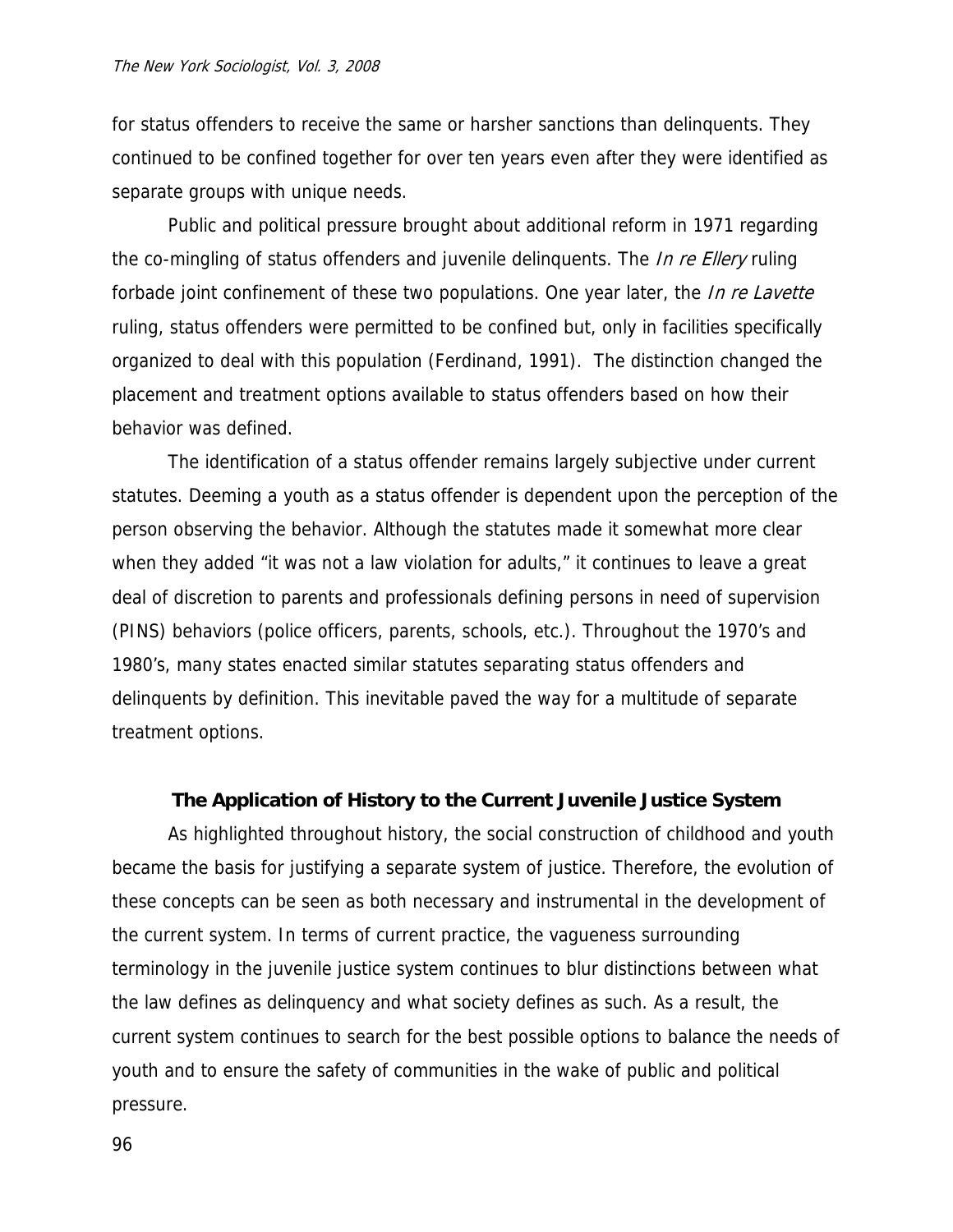Traditionally, the criminal justice system has been guided by a crime control model whereas, the juvenile justice system functions from a rehabilitative stance. Hence, one can see how a single system of justice, once aimed at punishing offenders regardless of age, may have had difficulty making the shift to separate systems, functioning under two distinct philosophies. An alternative vocabulary was created to further demarcate the differences between the two systems. In today's system of juvenile justice, youth are *taken into custody*, not arrested; youth are *adjudicated*, not convicted; they receive *dispositions*, not sentences; they are *placed* not incarcerated (Sanborn & Salerno, 2005). Unfortunately, the separation of the criminal justice system into two distinct systems does not guarantee the separation of beliefs, ideals and perspectives of those administering the law.

The doctrine of *parens patriae* continues to be the underlying premise by which juvenile courts function. The persistence of this doctrine is evident in the variety of dispositions available to judges today. Today, confinement is considered a last resort, not a first resort as demonstrated throughout history (Champion, 2004). Tonry and Lynch (1996) suggest shifting authority in the administration of sanctions to corrections in order to enhance services for youth. In doing so, it is suggested that intermediate sanctions will be more appropriately administered to the populations they intended to serve. As themes of "accountability" and "getting tough on youth" rear themselves again in the contemporary system, we can expect challenges to *parens patriae* philosophy under the current administration of justice (Champion, 2004). Some suggest parens patriae has already been in conflict and are calling for the eradication of a separate system of justice (Ainsworth, 1996).

Judges had a tremendous degree of discretion over youth prior to the 1967 In re Gault ruling which imposed procedural due process requirements on juvenile court cases. Ainsworth (1996) points out that although the introduction of due process rights changed the structure of the juvenile court, it is not clear how it has changed day-today practices among professionals interacting within the system. In today's days system it is not uncommon for youth to be assigned counsel minutes before their hearing. Counsel is therefore unprepared and unable to aggressively defend youth. Judges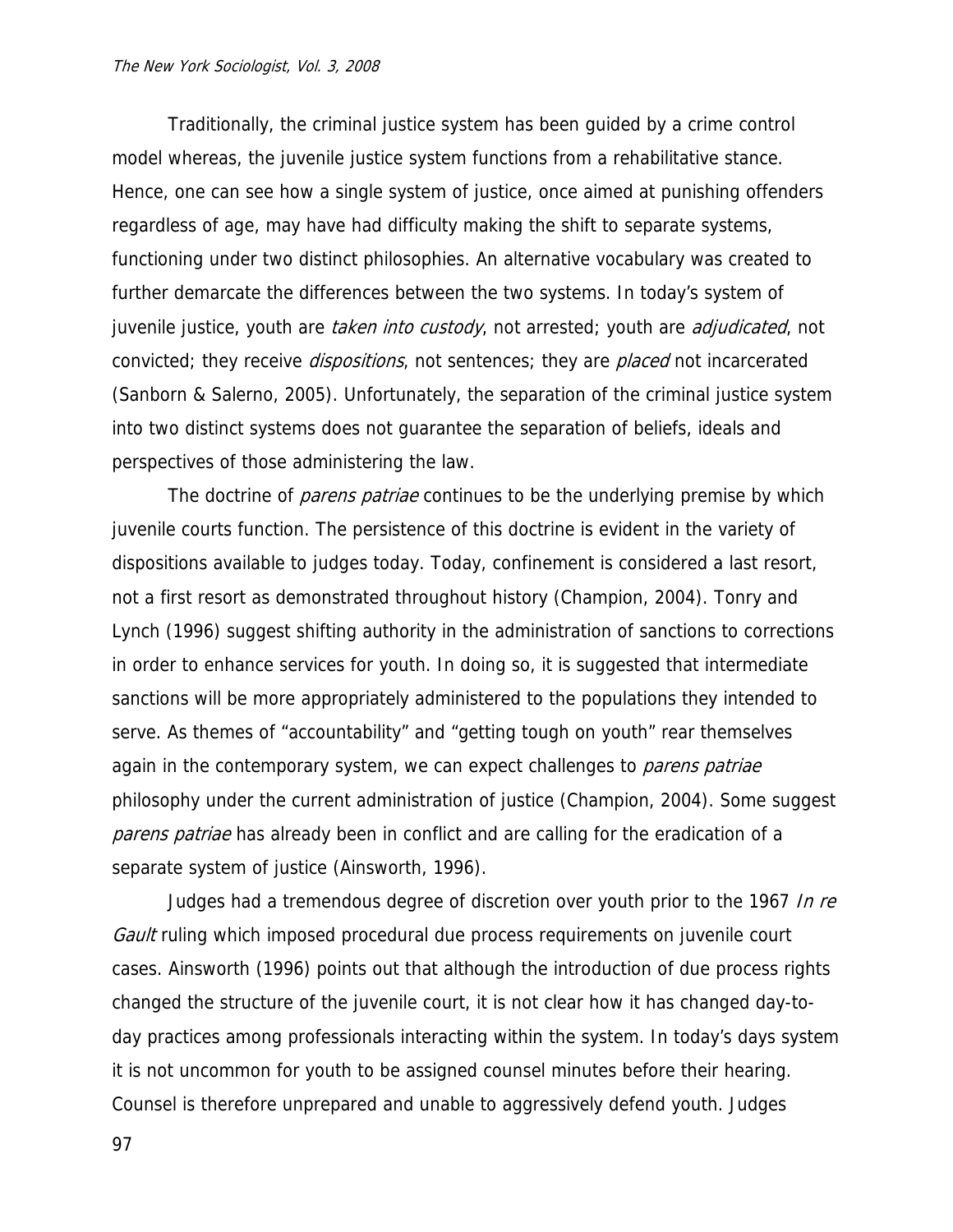almost always have prior knowledge of the juvenile's prior criminal record which creates bias in terms of the adjudication and dispositional stages. They often admit evidence that is not appropriate under the rules of evidence. Most importantly, the treatments orientation of the juvenile court makes it difficult to proceed with a fair trial (Ainsworth, 1996).

Over the past 200 years, in collaboration with other professional disciplines, we have been able to advance our understanding of the etiology of juvenile delinquency. In the past, society either focused on the specific *act* committed by the youth or on the individual characteristics of the youth as the *actor*. Very little melding of the two was apparent. Until the Industrial Revolution, little or no emphasis was given to *context* in understanding delinquency. Consideration of *context* and environment becomes critical in examining the etiology of and formulating treatment for juvenile delinquency. Examining the act of delinquency in isolation from other critical variable leads to poorly designed interventions, ineffective treatment efforts and inevitably, a punitive response. Delinquency (The Act)

Delinquency continues to describe a broad range of illegal activities in which juveniles engage. The publics' perception of what constitutes a juvenile delinquent is often based on the extreme depictions through media and on television (Mays & Winfree, 2000; Merlos & Benekos, 2003). When trying to define delinquency, it is common for the public to conjure up mental images of events similar to the 1999 massacre at Columbine High School orchestrated by Eric Harris and Dylan Klebold. When events like this occur, it is difficult for the public to see past the *act*. As a result, responses to juvenile crime are often reactionary and politically charged (Merlos & Benekos, 2003). There is a tendency to pigeonhole all disruptive youth behavior (including violent and non-violent behaviors) into the category of a juvenile delinquent.

Age parameters. Setting arbitrary age markers has been one attempt to objectify socially constructed concepts, such as childhood and youth. These markers helped to set parameters with which police officers, judges, attorneys, probation officers and other legal officials can use to guide them in the decision making process around arrest, adjudication and the formulation of appropriate dispositions for youth. This is not to say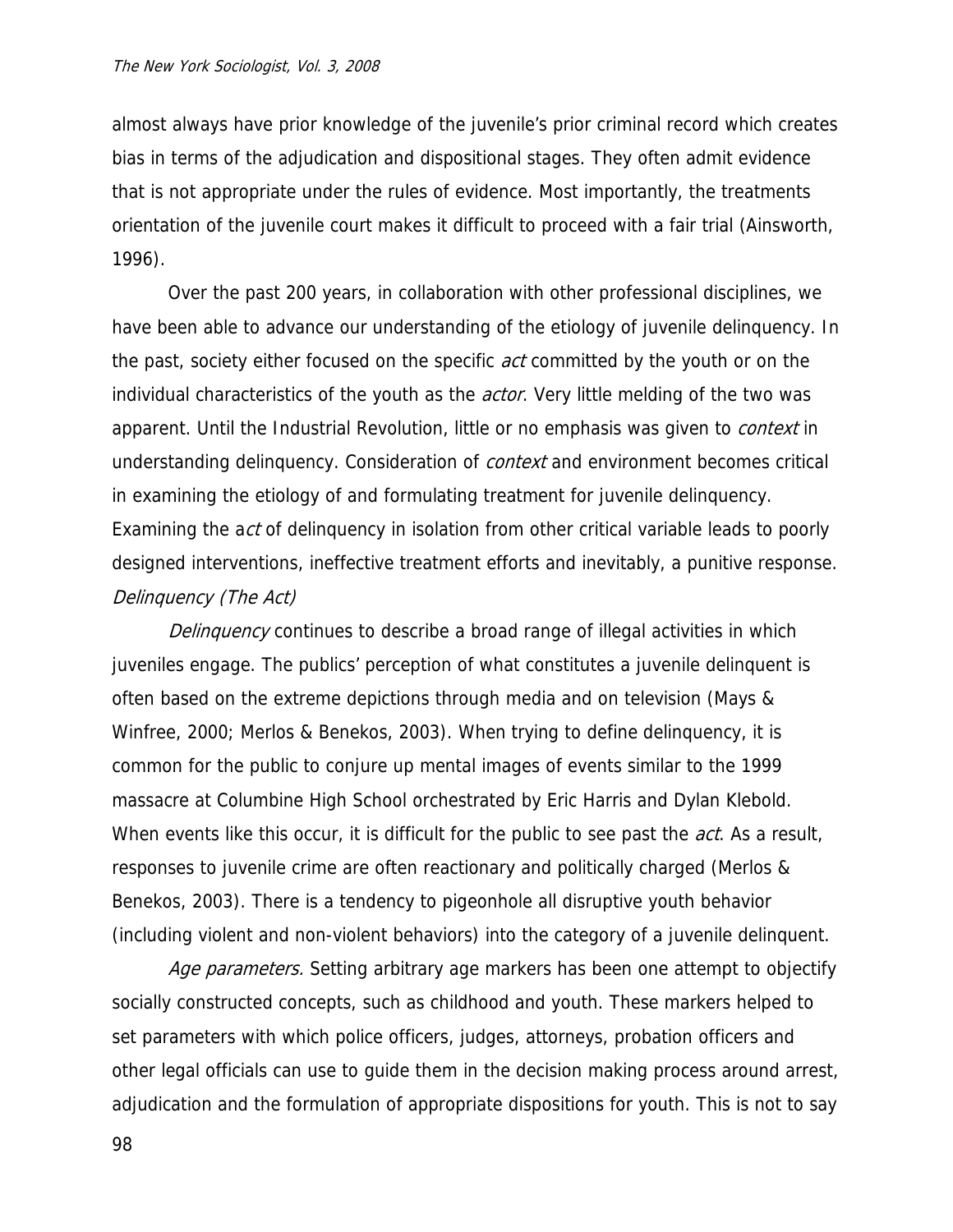that these markers always work to their advantage. Age markers really define the maximum age a juvenile court has jurisdiction over a youth ranging from between 15 to 17. New York State is one of three states that have elected to end juvenile court jurisdiction at the age of 15. Ten states have opted to end jurisdiction at 16 and the remaining 39 have set the age of 17 as their maximum age (Sanborn & Salerno, 2005). It is not uncommon for a youth on the cusp of the maximum age of jurisdiction for his or/her state to receive little or no consequence for his/her behavior. It is not uncommon to let offenders in this category slip through the cracks in anticipation they will inevitably appear in the adult system at some point.

Judges can use discretionary powers to send a youth to criminal court based on the *act* committed. Through the use of waivers and/or blended sentencing laws, states can automatically exclude certain cases from juvenile court if they meet specific age and offense criteria (Podkopacz & Feld, 2001). This can have significant consequences for youth. The early subjective nature of waiver decisions allowed judges to make unequal rulings without appellate checks (Podkopacz & Feld, 2001). Blended sentencing options appeared to be a lesser sanction, yet one small violation of probation could revoke the juvenile disposition and invoke the concurrent criminal sentence. Most waiver and blended sentences are administered to older juveniles with felony offenses, weapons charges, and multiple out of home placements (Podkopacz & Feld, 2001). An analysis of juvenile crime statistics illustrates a spike in juvenile crime from approximately 1987 to 1994 (Baum & Katrina, 2005; Harms & Snyder, 2004; Puzzanchera, 2003). It has been reported from 1985 to 1997, the number of youth younger than 18 sentenced to adult prisons increased from 3,400 to 7,400, and the number held in state prisons increased from 2,300 to 5,400" (Merlos & Benekos, 2003; Puzzanchera, 2003 see also 2001).

## **The Individual Youth (The Actor)**

Past victimization. Examining delinquency in terms of the actor helps us to understand the motivations behind their behavior and develop more appropriate interventions for long term change. It is not uncommon to uncover histories of past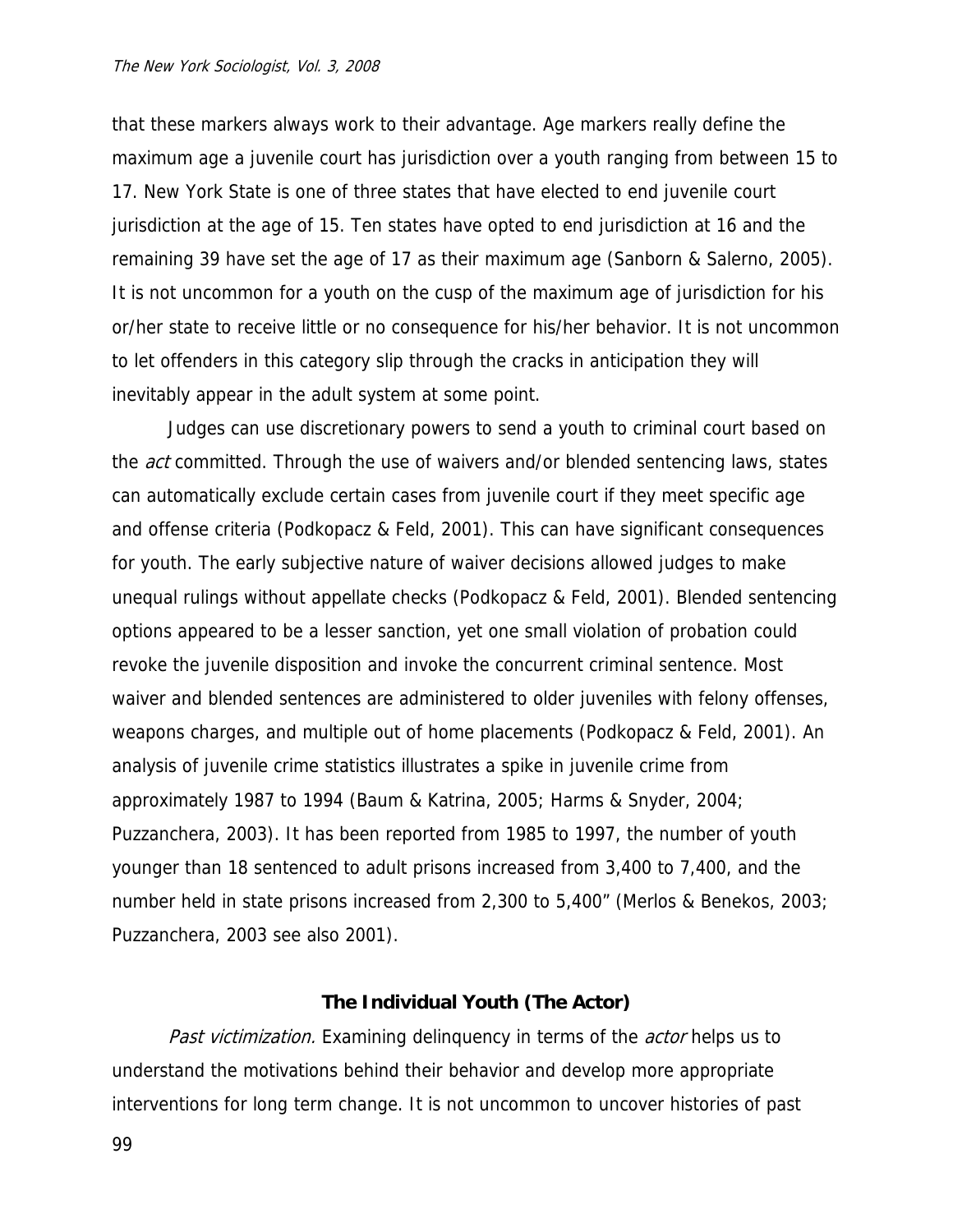neglect and abuse or other forms of victimization among delinquent youth. Loeber, Kalb and Huizinga (2001) indicate that delinquency and victimization are often intertwined and mutually stimulate each other. Their findings suggest 49% of violent, male offenders were also violently victimized (Loeber et al., 2001). In addition, repeat victimization was found to be associated with delinquency recidivism (Chang et al., 2003). In a study of juvenile detainees from a Chicago detention center, it was found that 92.5% of the youth experienced 1 or more incidents of trauma using a standardized measure of PTSD (Abram, Teplin, Charles, Longworthy, McClelland & Dulcan, 2004). This evidence supports the need to routinely assess for victimization and trauma among this population. The exploration of trauma treatment for juveniles should be regular practice. Unfortunately, the current spectrum of placement and intervention options with trained, trauma focused practitioners are limited and costly.

Gender. Gender is an important individual variable to consider when examining the delinquent as the *actor*. In terms of perpetration of juvenile crime, males continue to dominate statistics in virtually all categories. Kalb and Williams (2003) found males were more likely to have multiple arrests compared to females. In terms of victimization, females are more likely to be victims of sex crime (Finkelhor & Omrod, 2000). In addition, females are more likely to experience victimization by family members whereas males are more likely to experience victimization by peers. Therefore, gender brings a number of unique treatment elements to consider.

 Historical accounts of the juvenile justice system say little about the female delinquent. The juvenile justice system still lags behind in terms of research and interventions aimed specifically at this population. Policymakers and citizens underestimate the seriousness of females in the juvenile justice system because they are statistically outnumbered by male offenders and viewed as less dangerous. As a result their needs often go unmet and services aimed at addressing past victimization (physically, emotionally and sexually) are lacking (Federal Advisory Committee of Juvenile Justice, 2004). In 2003, there were 643,000 arrests for females under the age of 18. They accounted for 24% of the juvenile arrest for aggravated assault and 32% of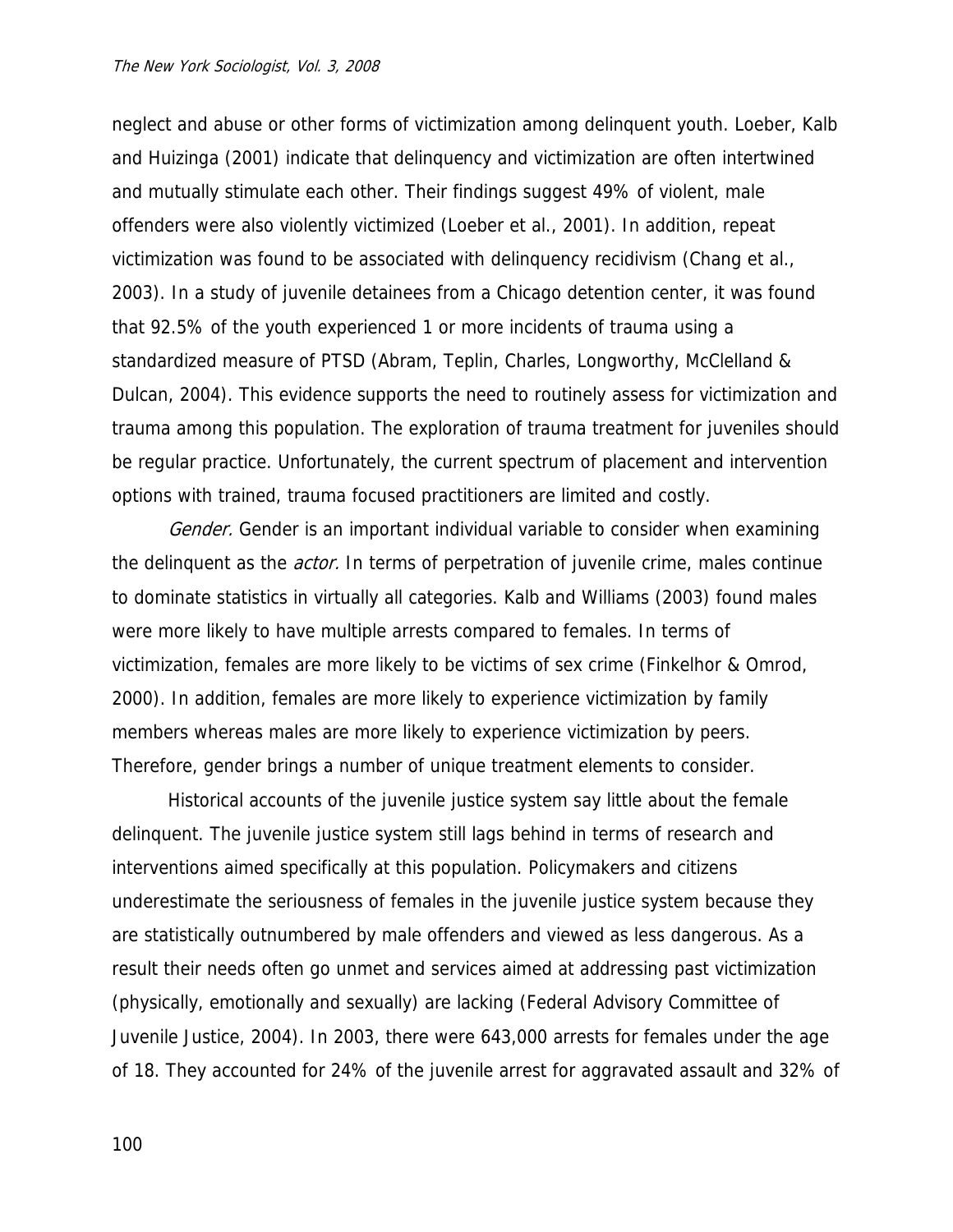other assaults. Between 1980 and 2003, juvenile arrest for simple assault increased 269% for the female population (Snyder & Howard, 2005 see also, 2004).

 Richie, Tsenin and Widom (2000) examined women and girls in the criminal justice system and found a link between violence against women and their involvement in illegal activity. Warren, Hurt, Loper, Bale, Friend & Chauhun (2002) explored the psychiatric and criminological characteristics of female inmates, confirming psychological disturbances among 92%. Findings from both studies reaffirm the specific and unique characteristics of female inmates and support the need to develop earlier intervention programs aimed at young women who have been victimized, even in childhood (Richie et al., 2000; Warren et al., 2002).

Race. Race is unfortunately a strong predictor of decision making throughout the juvenile justice process. Even though law enforcement officials and social welfare workers may not be forthcoming, discrimination within the juvenile justice system is present. Race, like youth, is a socially constructed concept. It is society's attempt to divide people based on characteristics such as physical appearance, cultural affiliation, or ethnic classification. Because the concepts of both race and youth bring with them separate sets of predefined assumptions, minority youth in the juvenile justice system are at a greater disadvantage when it comes to how they are processed through the system. From arrest through disposition and treatment, officials handle minority youth differently. Players at all points of the juvenile justice system make certain assumptions based on race. Assumptions may be products of individual belief systems or they may be engrained in an organizational culture (i.e. the police precinct, welfare agency, etc.). Statistically, police arrest more minorities for serious criminal behavior than nonminorities (Rainville et al., 2003). Police are more likely to formally arrest Black youth for crimes. They are more likely to informally handle problems with white offenders. For instance, they may take them home to their parents or give them a warning (Siegel & Welsh, 2005). Allen (2005) found that the most significant predictors of a police officer taking a youth into custody were; signs of disrespect, youth that appeared "suspicious", and the age of the police officer.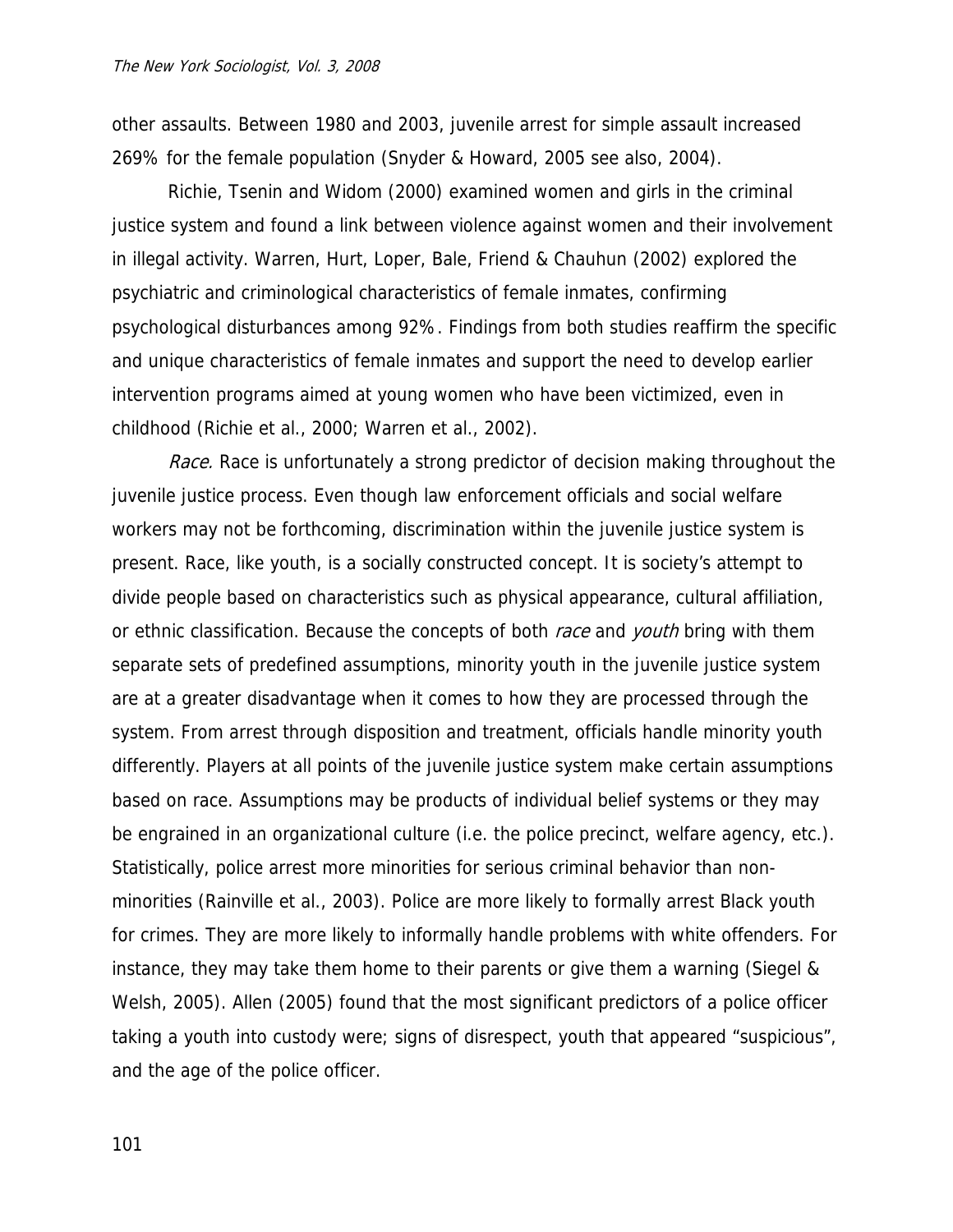The 1999 Census of Juveniles in Residential Placement found that in nearly all states, a disproportionate number of minorities were in residential placement. Although minority youth accounted for 34% of the juvenile population in the U.S., they accounted for 62% of youth in placement (Sickmund, 2004). Of the 7,135 juvenile felony defendants in 1998, 62% of them were black and 20% were white (Rainville et al., 2003). The overrepresentation of minority youth in juvenile crime statistics inaccurately reinforces to the public that these are groups to be concerned about. Sampson, Morenoff and Gannon-Rowley (2002) agree that racial and ethnic disparities in violence among American cities are mostly social in nature, therefore, amenable to change. Sixty percent of the gap between whites and blacks in levels of violence is due to immigration status, residential tenure, marital status, verbal/reading ability, impulsivity and neighborhood context (Sampson, Morenoff & Earls, 1999).

# **The Environment (Context)**

 An examination of context provides insight into delinquent behavior outside of the individual youth. Research has helped us gain a better understanding of how victimization can have a profound impact on youth and influence behavior. Garbarino (1991) contends that children living in neighborhoods with community violence deal with the threat of eminent danger each day. Community violence can take place in the home, the school or in the neighborhood. The experience of community violence significantly influences children and adolescents day to day lives and has profound implications for optimal development of sociomoral reasoning, on children's understanding of justice, respect and regarding relationships in general (Kuther & Wallace, 2003).

 Sampson, Morenoff and Gannon-Rowley (2002) have been pioneers in conducting neighborhood research to advance our knowledge around the environmental influences of crime. The application of their research to juvenile delinquency is an important step in understanding the complex dynamics underlying delinquent behavior. Environmental context plays an important role in the opportunity for crime as well as the potential for exposure to crime. In addition, Wikstrom and Loeber (2000) found disadvantaged neighborhoods may influence well-adjusted boys to become serious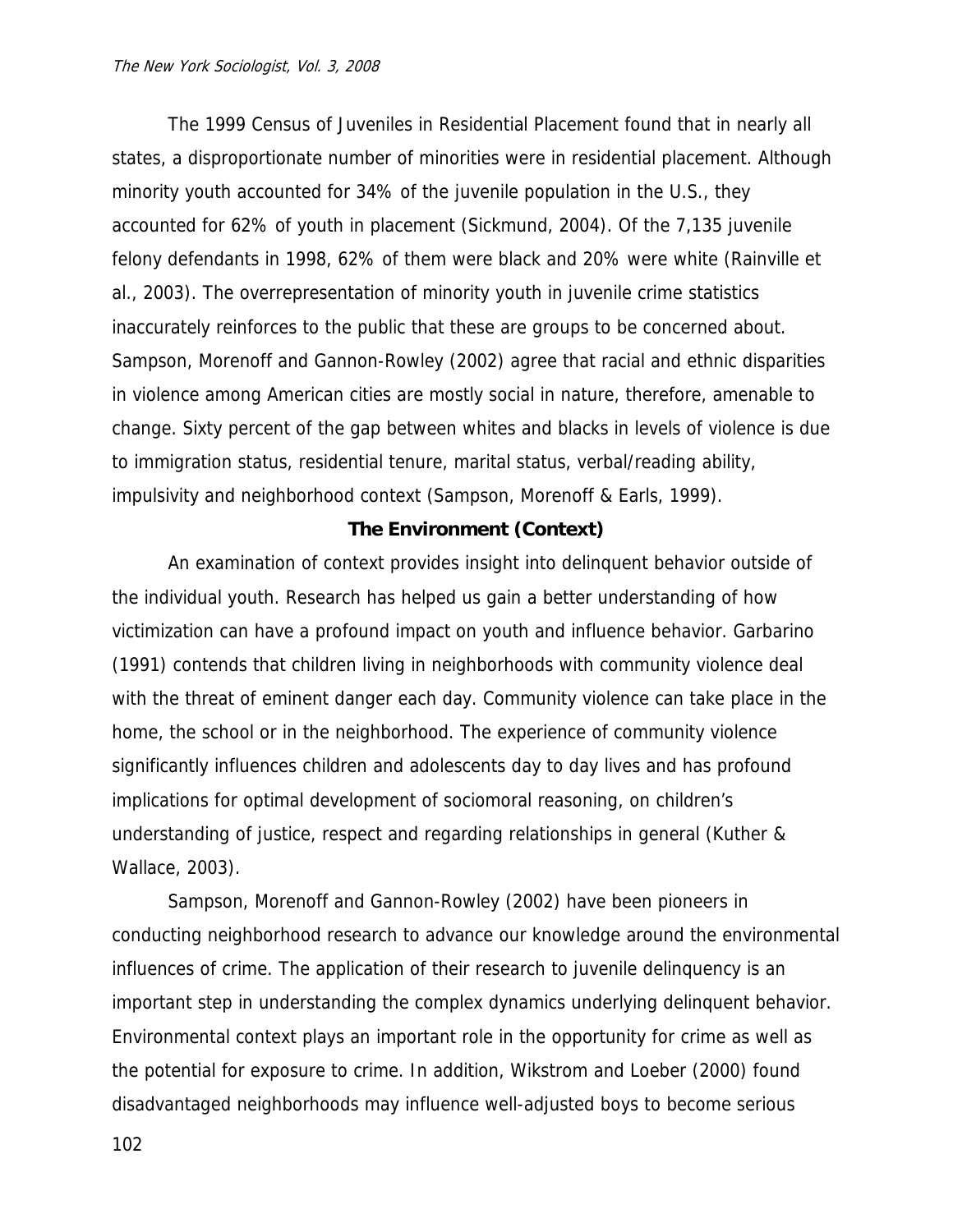offenders as they reach adolescence. In a synthesis of literature on neighborhood effects, Sampson et al. (2002) found crime rates are related to neighborhood ties and patterns of interaction. It would seem reasonable to think interventions aimed at developing or strengthening these patterns of interaction may be a rewarding starting point.

## **Comprehensive Treatment Strategies for Change: Things to Consider**

 In terms of treatment for delinquent youth, it is critical to develop interventions that address the *act, acto*r and *context* triad. A comprehensive approach has been difficult due to the underlying philosophies historically guiding the multiple professions involved in the treatment of juveniles. If we continue to adopt separate philosophies (crime control vs. rehabilitation), treatment and prevention efforts will continue to be ineffective and costly. The most distressing cost may be to society as these youth progress into adulthood with maladaptive social skills and a multitude of untreated mental health issues.

It is important to note that there are dynamics occurring within and between agencies that influence outcomes for youth. A youth's success or failure in the proverbial system may have little to do with their behavioral change or lack thereof. A major obstacle to providing effective treatment to youth is the inability of agencies to truly collaborate. Organizational barriers limit what agencies can work on together. Anderson, McIntyre, Rotto & Robertson (2002) identified specific elements necessary in developing systems of care for youth including; cross agency coordination, blended policies, joint funding initiatives, and clearly articulated structures for communication. Although the legal system, social service agencies, mental health organizations, and police departments may not share the same purpose (Bailey, 1999), they all agree juvenile crime is a problem. The fact still remains that we are not making a dent in juvenile crime. Our collective responsibility to youth, families and to the community should encourage systems to break down barriers in order to make the impact on juvenile crime that people have sought for centuries.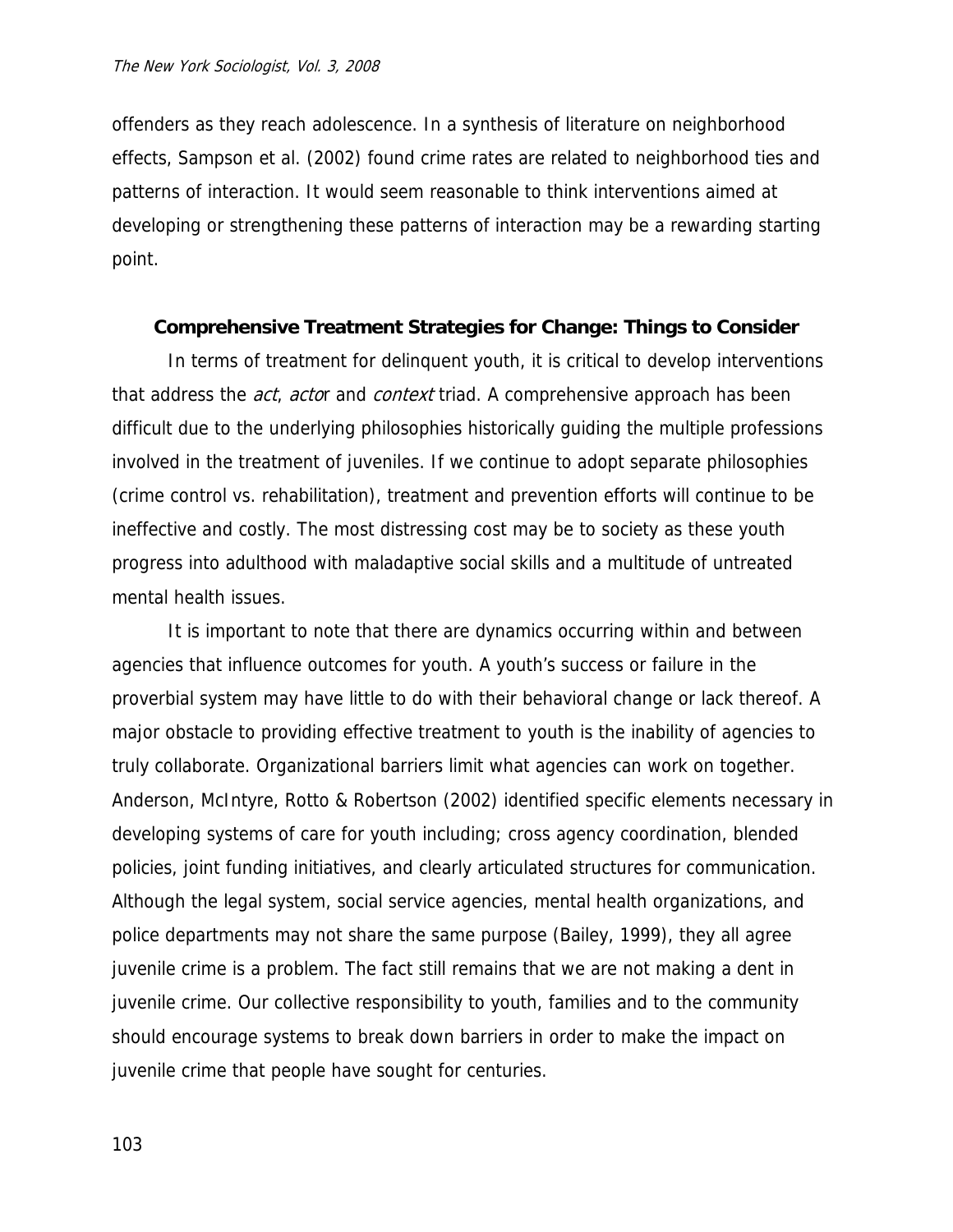# **REFERENCE**

Abram, K., Telpin, L. A., Charles, D. R., & Dulcan, M. K.

 2003. Comorbid psychiatric disorders in youth in juvenile detention. Arch Gen Psychiatry 60, 1097-1108.

Abram, K., Telpin, L. A., Charles, D. R.,

Longworthy, S. L., McClelland, G. M., & Dulcan, M. K.

2004. Posttraumatic stress disorder and trauma in youth in juvenile detention. Arch Gen Psychiatry 61, 403-410.

Agnew, R.

2001. Juvenile Delinquency; Causes and Control. Los Angeles: Roxbury Publishing Company.

Ainsworth, J. E.

1996. The court's effectiveness in protecting the rights of juveniles in delinquency cases. The Juvenile Court 6[3], 64-74.

Anderson, J. A., McIntyre, J. S., Rotto, K. I., & Robertson, D. C.

2002. Developing and maintaining collaboration in systems of care for children and youths with emotional and behavioral disabilities and their families. American Journal of Orthopsychiatry 72[4], 514-525.

Bailey, S.

1999. The interface between mental health, criminal justice and forensic mental health services for children and adolescents. Current Opinion in Psychiatry 12[4], 425-432.

Bartollas, C.

2006. Juvenile Delinquency. (7 ed.) Boston: Pearson/ Allyn and Bacon.

## Baum, K.

2005. Juvenile Victimization and Offending, 1993-2003 Washington D.C.: U.S. Department of Justice.

Bynum, J. E. & Thompson, W. E.

2005. Juvenile Delinquency: a Sociological Approach. (6th ed.) Boston: Pearson/Allyn and Bacon.

Chambers, D. E.

2000. Social Policy and Social Programs: a Method for the Practical Public Policy Analyst. (3rd ed.) Boston: Allyn and Bacon.

Champion, D. J.

2001. The American Dictionary of Criminal Justice: Key Terms and Major Court Cases. Los Angeles: Roxbury Publishing.

Champion, D. J.

2004. The Juvenile Justice System; Delinquency, Processing and the Law. (4th ed.) New Jersey: Prentice Hall.

Chang, J. J., Chen, J., & Brownson, R.

2003. The role of repeat victimization in adolescent delinquent behaviors and recidivism. Journal of Adolescent Health 32, 272-280.

Chesney-Lind, M. & Sheldon, R. G.

2004. Girls, Delinquency, and Juvenile Justice. Belmont: Thomson Wadsworth.

Federal Advisory Committee on Juvenile Justice 2004. Annual Report.

Ferdinand, T. N.

1991. History Overtakes the Juvenile Justice System. In Sharp & Hancock (Eds.), Juvenile Delinquency; Historical, Theoretical and Societal Reactions to Youth (2nd d., pp. 65-75). New Jersey: Prentice Hall.

Finkelhor, D. & Ormrod, R.

2000. Characteristics of Crimes against Juveniles Washington D.C.: Office of Juvenile Justice and Delinquency Prevention.

Finkelhor, D., Paschall, M. J., & Hashima, P. Y. 2001. Juvenile crime victims in the justice system. In White (Ed.), Handbook of Youth and Justice (pp. 11-28). New York: Academic/ Plenum Publishers.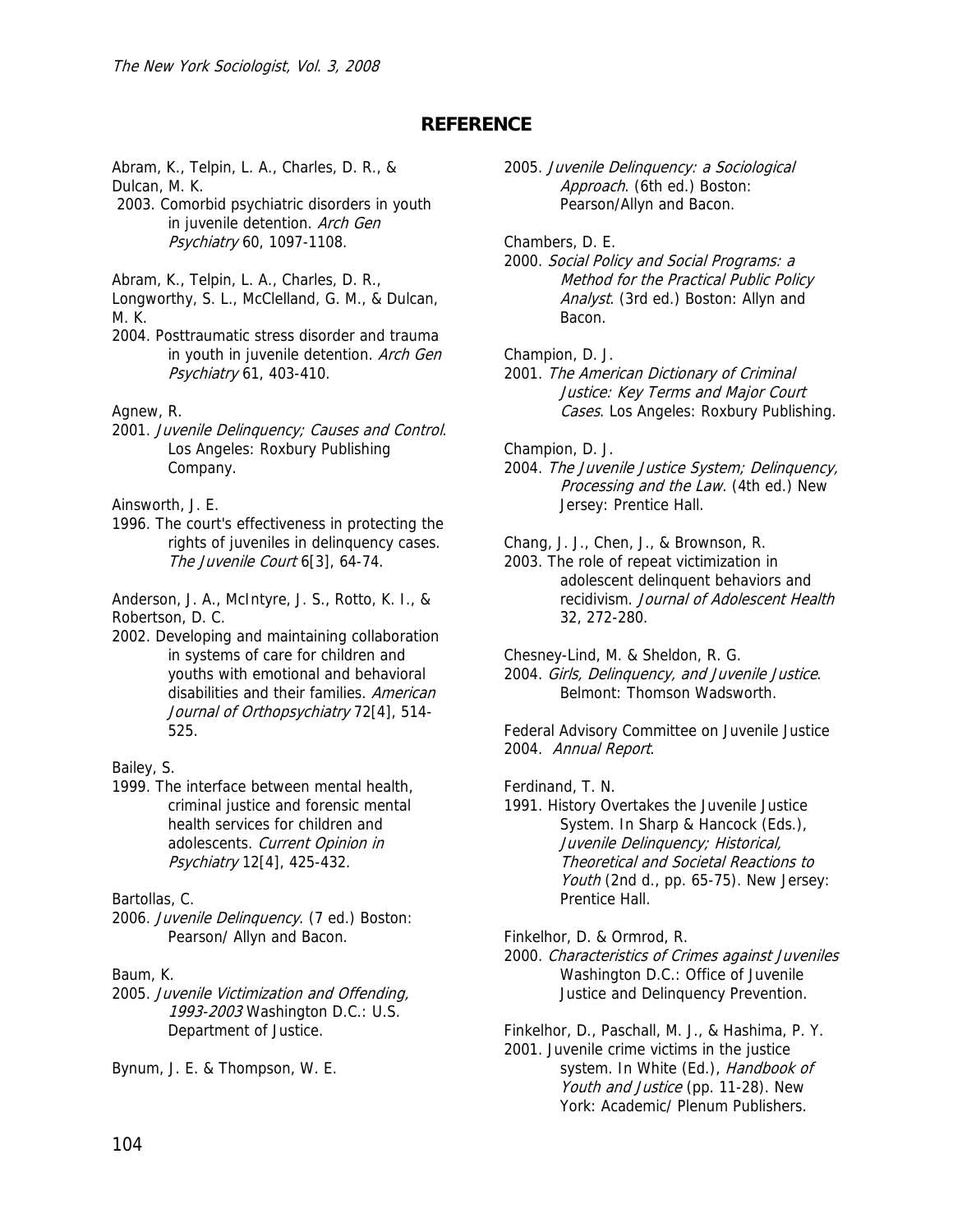Garbarino, J., Kostelny, K., & Dubrow, N.

1991. What children can tell us about living in danger. American Psychologist, 46, 376- 383.

Harms, P. & Snyder, H.

2004. Trends in the Murder of Juveniles: 1980- 2000 Washington D.C.: Office of Juvenile Justice and Delinquency Prevention.

Jaffe, P & Baker, L. L.

1999. Why changing the YOA does not impact youth crime: developing effective prevention programs for children and adolescents. Canadian Psychology, 40, 22-29.

Jensen, G. F. & Rojek, D. G.

1998. Delinquency and Youth Crime. (3rd ed.) Illinois: Waveland Press Inc.

Jenson, J. M. & Howard, M. O.

1998. Youth crime, public policy, and practice in the juvenile justice system: recent trends and needed reforms. Social Work 43[4], 324-334.

Kalb, G. & Williams, J.

2003. Delinquency and gender. Applied Economic Letters 10[425], 429.

Kuther, T. L. P. & Wallace, S. A. P.

2003. Community violence and sociomoral development: an African American cultural perspective. American Journal of Orthopsychiatry, 73, 177-189.

Lerman, P.

1977. Delinquency and Social Policy: a Historical Perspective. In Sharp & Hancock (Eds.), Juvenile Delinquency; Historical, Theoretical and Societal Reactions to Youth (pp. 3-10). New Jersey: Prentice Hall.

Loeber, R., Kalb, L., & Huizinga, D.

2001. Juvenile Delinquency and Serious Injury Victimization Washington D.C.: Office of Juvenile Justice and Delinquency Prevention.

Mays, G. L. & Winfree, L. T. 2000. *Juvenile Justice*. Boston: McGraw Hill.

## Mennel, R.

1972. Origins of the juvenile court: changing perspectives on the legal rights of juveniles. In T.C.Calhoun & C. L. Chapple (Eds.), Readings in Juvenile Delinquency. New Jersey: Prentice Hall.

#### Mennel, R.

- 1982. Attitudes and Policies toward Juvenile Delinquency in the United States: a Historiographical Review. In Sharp & Hancock (Eds.), Juvenile Delinquency; Historical, Theoretical and Societal Reactions to Youth (second ed., pp. 19- 38). New Jersey: Prentice Hall.
- Merlo, A. & Benekos, P.
- 2003. Defining Juvenile Justice in the 21st Century. Youth Violence and Juvenile Justice 1[3], 276-288.

Platt, A.

1974. The Child Saving Movement and the Origins of the Juvenile Justice System. In Sharp & Hancock (Eds.), Juvenile Delinquency; Historical, Theoretical and Societal Reactions to Youth (2nd ed., pp. 3-16). New Jersey: Prentice Hall.

Podkopacz, M. & Feld, B. C.

2001. The back door to prison: waiver reform, "blended sentencing, "and the law of unintended consequences. The Journal of Criminal Law and Criminology 91[4], 997-1072.

Puzzanchera, C. M.

- 2003. Juvenile Delinquency Probation Caseload, 1990-1999 Washington D.C.: Office of Juvenile Justice and Delinquency Prevention.
- Rainville, G. A. & Smith, S. K. 2003. Juvenile Felony Defendants in Criminal Courts. Washington D.C.: U.S. Department of Justice.

Regoli, R. M. & Hewitt, J. D. 1997. Delinquency in Society. Boston: McGraw Hill.